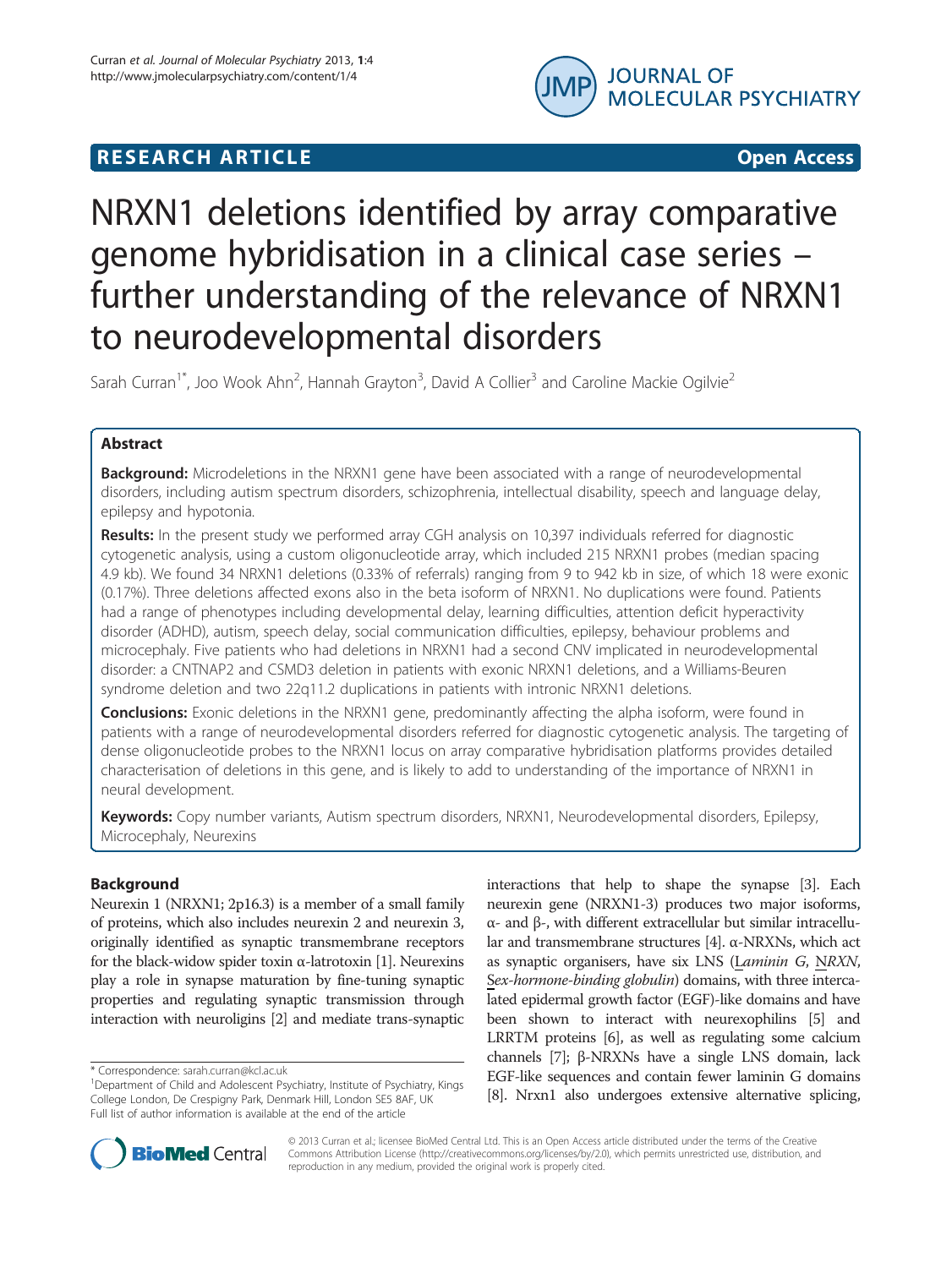which is temporally and spatially controlled by neuronal activity via calcium/calmodulin-dependent kinase IV signalling [\[9](#page-5-0)].

Deletions within NRXN1 have been identified in individuals diagnosed with a range of neurodevelopmental disorders (NDD): including intellectual disability, developmental delay, speech and language delay [[10,11\]](#page-5-0) autism spectrum disorders (ASD) [\[12-17](#page-5-0)] schizophrenia [\[18-21](#page-6-0)], and when homozygously deleted, early-onset epilepsy [[22\]](#page-6-0) or Pitt-Hopkins-like Syndrome [\[23\]](#page-6-0). A family with NRXN1 deletions, schizophrenia and type 1 diabetes has been described [[24](#page-6-0)], which is plausible because neurexin 1 is expressed in β -cells of pancreas [\[25\]](#page-6-0). Although deletions in NRXN2 have not been reported, rare deletions in NRXN3 have been identified in ASD [[26](#page-6-0)].

The above studies have mainly focused on the detection of CNVs in groups of patients with specific phenotypes. However, it is increasingly recognised that NRXN1 deletions may be risk factors for a variety of clinical disorders. In the present study, we report intragenic NRXN1 deletions detected during diagnostic cytogenetic testing of sequential referrals using a custom aCGH platform including dense coverage of the NRXN1 locus, and describe the phenotype of these patients and the size and position of their deletions.

## **Materials**

## Diagnostic referral cases

The tested cohort consisted of patients referred to Guy's and St Thomas NHS Foundation Trust from regional paediatricians and other health specialists, as well as from genetics centres both in and outside the region (SE Thames). Array CGH analysis was initiated to determine the causes of developmental delay, neurocognitive disability, learning difficulties, behavioural abnormalities or birth defects or to confirm a clinical diagnosis of a suspected syndrome. All patient tests were carried out as part of standard clinical care, either as clinical referrals for array CGH testing following a normal karyotype, or those having array CGH as a first-line test in place of karyotyping. All data were anonymised.

## Array CGH analysis

Testing was carried out at a regional cytogenetics CPA accredited laboratory, according to published protocols [[27](#page-6-0)], using an Agilent oligonucleotide 60 K array platform (designs 028469 and 017457) with a total imbalance detection rate of 24%. There are 215 NRXN1 probes on the array, with a median spacing of 4.9 kb.

Genomic data and referral phenotype information was recorded in a clinical database, which at the time of analysis contained 10,397 clinical referrals, including 1368 patients referred for ASD, 360 of whom were female. Copy number variants in this population are available in the Brain and Body Genetics Resource Exchange (BB-GRE; bbgre.org).

## Results and discussion

We found 34/10,397 patients with deletions within NRXN1 (0.33% of referrals). The majority of these were within the region of the gene encoding the alpha isoform but two included exons which are part of one of the beta isoforms of NRXN1 (exons numbered 19–24 in the present study). Details of patients and deletions are shown in Table [1,](#page-2-0) and the positions of the deletions with respect to the exons are shown in Figure [1.](#page-3-0) The frequency of deletion of each exon is shown in Figure [2](#page-4-0). Eighteen of the patients in the present study had at least one exon deleted (0.17%); the first three exons were deleted in seven patients, all with NDD. Patients 10–16 had deletions including exon 4, the most commonly deleted exon; five of these patients had NDD. Patient 16 had a deletion of exon 4 alone and had no noted neurodevelopmental problems, although the age at presentation (see Table [1](#page-2-0)) was such that neurobehavioural problems would not yet be evident. There is evidence that exon 4 is not expressed in murine brain tissue and therefore isoforms of NRXN1 including exon 4 may not impact on neurodevelopment [\[28\]](#page-6-0). We found deletions in more distal exons, from 6 to 19, in patients with developmental delay, autism or severe speech delay. The three patients with deletions of exons which also form part of the beta isoform of NRXN1 (patients 1 [Developmental delay], and 34 [Developmental delay], autism) did not have unusual referral phenotypes. As noted below, patient 34 also has a second potentially pathogenic CNV.

NDDs were present in 27 out of the 34 patients, and included developmental delay, learning difficulties, ADHD, autism, speech delay, social communication difficulties, epilepsy, behaviour problems and microcephaly; of the remaining seven patients, five were below the age of 1 year, and would not necessarily be expected to present with such clinical features; follow-up studies on these children may provide further information, Sixteen of the patients had intronic deletions, two with deletions within intron 3 (one with NDD) and ten with intron 5 deletions (seven with NDD). Two of our subjects (19 and 29), both with deletions in intron 5, had cardiac defects. Three patients with intronic deletions had other, syndromic imbalances (Williams-Beuren syndrome (patient 17) and 22q11.2 duplication syndrome (patients 28 and 30)). Patient 11 (exons 4–5 deletion) also had a paternally inherited CNTNAP2 deletion and patient 34 (exon 19 deletion) had an intragenic deletion of CSMD3. Two other patients (4 and 12) carried additional copy number variants of uncertain significance.

Our present study describes a large series of NRXN1 deletions identified through a clinical genetics service. This data adds to the understanding of the genotype/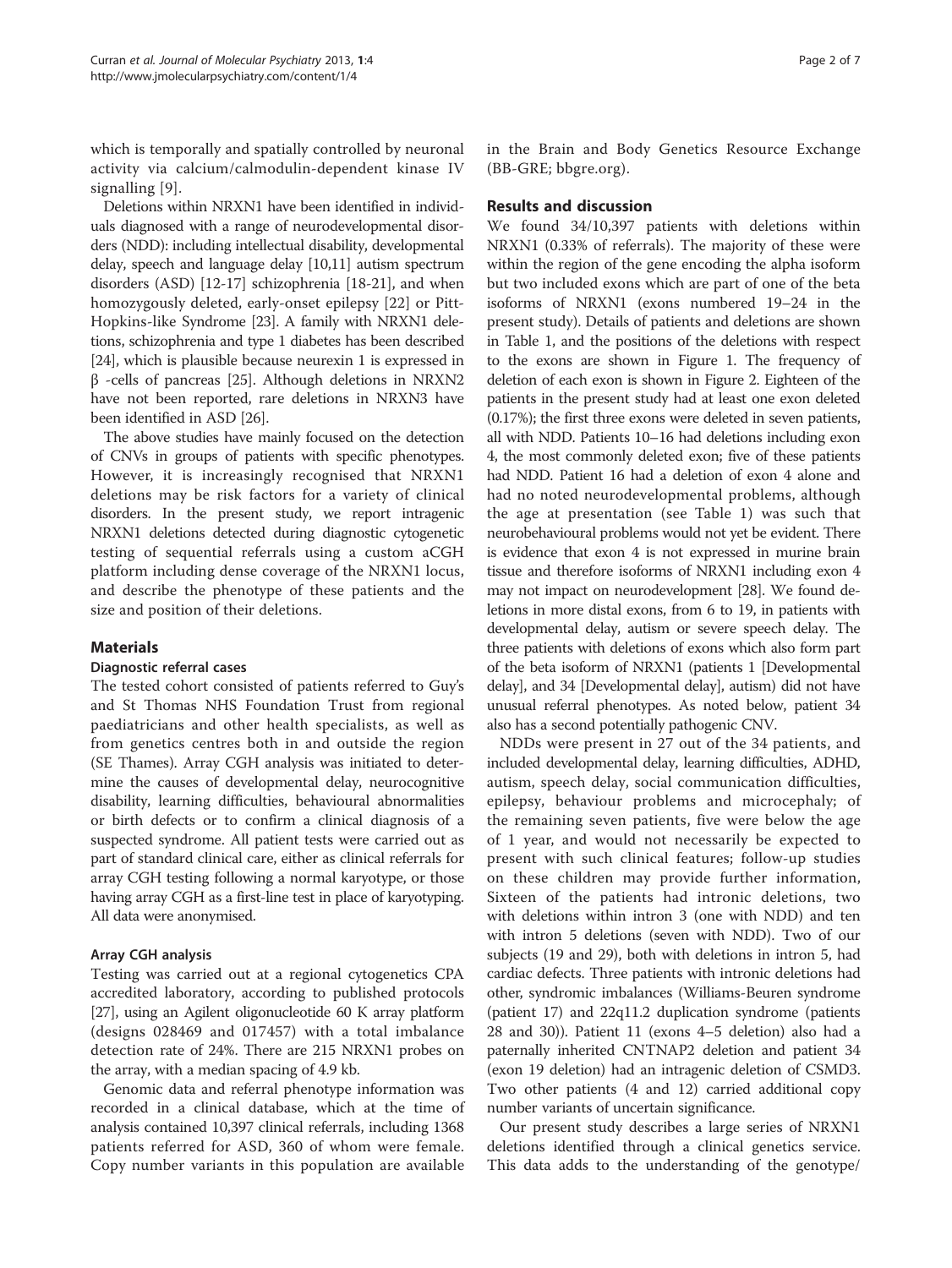| Patient | <b>Start</b><br>(hg19) | Stop<br>(hg19)           | Size<br>(kb) | <b>Exons</b>      | Inheritance         | <b>Other imbalances</b>                                                | <b>Referral indication</b>                                                                                                           | Age<br>(yrs)   |
|---------|------------------------|--------------------------|--------------|-------------------|---------------------|------------------------------------------------------------------------|--------------------------------------------------------------------------------------------------------------------------------------|----------------|
| 1       | 50,318,520             | 51,260,612               | 942          | $1 - 20$          | Paternal            |                                                                        | Developmental delay                                                                                                                  | 3              |
| 2       | 51,116,137             | 51,260,612               | 144          | $1 - 5$           | De novo             |                                                                        | Developmental delay, failure to thrive,<br>pulmonary stenosis, hearing disorder,<br>microcephaly, short stature, ?Noonan<br>syndrome | $\mathbf{1}$   |
| 3       | 51,205,906             | 51,260,612 55            |              | $1 - 3$           | N.A.                |                                                                        | Learning difficulties                                                                                                                | 9              |
| 4       | 51,245,074             | 51,260,612               | -16          | $1 - 3$           | N.A.                | 13q31.1(85,376,208-86,370,409)x1                                       | ADHD, learning disability                                                                                                            | 41             |
| 5       | 51,245,074             | 51,260,612               | -16          | $1 - 3$           | N.A.                |                                                                        | Developmental delay                                                                                                                  | $\overline{4}$ |
| 6       |                        | 51,251,498 51,260,612 9  |              | $1 - 3$           | N.A.                |                                                                        | Delayed (atypical) cognitive<br>development, speech & language<br>development disorder, motor skills<br>development disorder         | 1              |
| 7       | 51,251,498             | 51,260,612 9             |              | $1 - 3$           | N.A.                |                                                                        | Marked developmental delay,<br>marked hypotonia (generalised),<br>hypoplastic nails                                                  | 2              |
| 8       | 51,221,421             | 51,230,518 9             |              | (intron 3)        | N.A.                |                                                                        | ?Peutz-Jegher syndrome                                                                                                               | 11             |
| 9       | 51,180,561             | 51,199,026               | 18           | (intron 3)        | N.A.                |                                                                        | Developmental delay, autism                                                                                                          | 2              |
| 10      | 50,850,691             | 51,153,106               | 302          | $4 - 7$           | N.A.                |                                                                        | Developmental delay, speech delay                                                                                                    | 3              |
| 11      | 50,957,455             | 51,199,026               | 242          | $4 - 5$           | De novo             | 7q35(145,650,395-146,558,801)x1<br>pat (CNTNAP2)                       | Early-onset epilepsy, myoclonic seizures,<br>speech delay                                                                            | 5              |
| 12      | 50,937,444             | 51,166,725               | 229          | $4 - 5$           | Maternal            | 14q21.1(41,234,592-41,532,307)x1<br>mat                                | Developmental delay                                                                                                                  | 6              |
| 13      | 51,037,104             | 51,153,106               | 116          | $4 - 5$           | N.A.                |                                                                        | Developmental delay, epilepsy,<br>dystonia, microcephaly, squint                                                                     | $\overline{2}$ |
| 14      | 51,037,104             | 51,153,106               | 116          | $4 - 5$           | N.A.                |                                                                        | Autism                                                                                                                               | $\overline{7}$ |
| 15      | 51,072,302             | 51,172,182               | 100          | $4 - 5$           | N.A.                |                                                                        | Amenorrhoea, premature ovarian failure                                                                                               | 32             |
| 16      | 51,153,052             | 51,189,385               | 36           | $\overline{4}$    | N.A.                |                                                                        | Anterior anus                                                                                                                        | $\circ$        |
| 17      | 50,902,782             | 51,148,567               | 246          | (intron 5)        | Maternal            | 7q11.23(72,700,414-73,777,326)x1<br>(Williams Beuren syndrome)         | Developmental delay, microcephaly,<br>behaviour problems                                                                             | $\overline{4}$ |
| 18      | 51,008,023             | 51,122,150               | -114         | (intron 5)        | N.A.                |                                                                        | Developmental delay, speech delay,<br>small mouth, microcephaly                                                                      | 10             |
| 19      | 51,075,491             | 51,148,567               | 73           | (intron 5)        | N.A.                |                                                                        | Congenital heart defect                                                                                                              | $\mathbf{0}$   |
| 20      | 51,043,498             | 51,109,749               | 66           | $(intron 5)$ N.A. |                     |                                                                        | Developmental delay, speech delay,<br>social communication difficulties                                                              | 3              |
| 21      | 51,043,498             | 51,088,201               | 45           | $(intron 5)$ N.A. |                     |                                                                        | Behavioural problems                                                                                                                 | 6              |
| 22      |                        | 51,021,452 51,049,704    | 28           | $(intron 5)$ N.A. |                     |                                                                        | Autism, moderate learning difficulties                                                                                               | 11             |
| 23      | 51,049,645             | 51,066,637               | -17          | (intron 5)        | Maternal            |                                                                        | Dysmorphic, ?bronchiolitis                                                                                                           | $\mathbf{0}$   |
| 24      |                        | 51,049,645 51,066,637    | - 17         |                   | (intron 5) Maternal |                                                                        | Interuterine growth retardation,<br>pitting oedema, duplex right kidney,<br>undescended right testis, single<br>palmar creases       | $\mathbf{0}$   |
| 25      |                        | 51,100,412 51,113,311 13 |              | $(intron 5)$ N.A. |                     |                                                                        | Myoclonic epilepsy episodes since six<br>weeks of age                                                                                | 0              |
| 27      | 50,902,782             | 50,943,419 41            |              | (intron 5)        | Paternal            |                                                                        | Speech delay, social communication<br>difficulties                                                                                   | 5              |
| 28      |                        | 50,982,113 51,003,663 22 |              | $(intron 5)$ N.A. |                     | 22q11.21(18,896,971-21,377,825)x3<br>(22q11.2 duplication syndrome)    | Autism                                                                                                                               | 10             |
| 29      |                        | 50,982,113 51,003,663 22 |              | $(intron 5)$ N.A. |                     |                                                                        | Dysplastic kidneys, ventral-septal<br>defect,cryptorchidism                                                                          | $\circ$        |
| 30      | 50,918,448             | 50,933,351               | - 15         |                   | (intron 5) Maternal | 22q11.21(18,896,972-21,440,514)x3<br>dn (22q11.2 duplication syndrome) | Epilepsy with focal seizures                                                                                                         | 11             |

<span id="page-2-0"></span>Table 1 Deletions in the NRXN1 gene in clinical referrals for array CGH analysis in the present study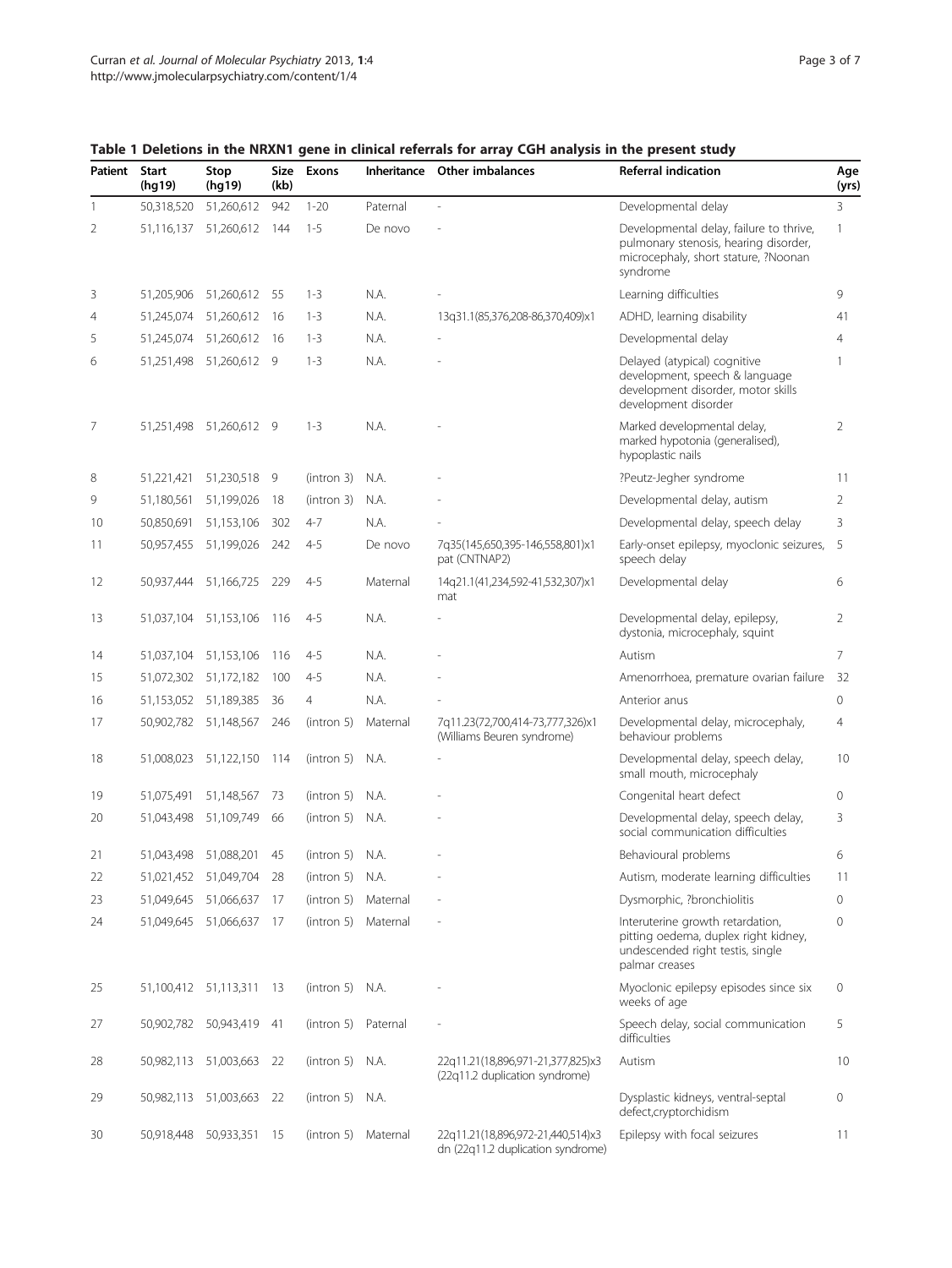| 31 | 50,943,360 | 50,957,514 | 14  | (intron 5) | N.A.    |                                              | Learning difficulties, ADHD, autism             |   |
|----|------------|------------|-----|------------|---------|----------------------------------------------|-------------------------------------------------|---|
| 32 | 50,505,606 | 50,909,824 | 404 | $6-18$     | De novo | $\sim$                                       | Developmental delay, severe<br>speech delay     |   |
| 26 | 50.775.890 | 51,037,163 | 261 | $6 - 10$   | De novo | $\overline{\phantom{a}}$                     | Developmental delay, hypotonia,<br>speech delay | 6 |
| 33 | 50.744.594 | 50,831,617 | -87 | $10 - 13$  | N.A.    |                                              | Developmental delay                             |   |
| 34 | 50.450.675 | 50.600.302 | 150 | 19         | N.A.    | 8q23.3(113,960,008-114,131,155)x1<br>(CSMD3) | Developmental delay, autism                     | 4 |

<span id="page-3-0"></span>Table 1 Deletions in the NRXN1 gene in clinical referrals for array CGH analysis in the present study (Continued)

"Patient" refers to numbering in the text. "Inheritance" indicates if the imbalance was inherited (and if so from which parent, or de novo. N.A. is not assessed). Age (yrs) is age at testing.

phenotype correlation of NRXN1 deletions. Previously, Rujescu et al. [\[21](#page-6-0)] described the detection of twelve NRXN1 deletions in 2,977 patients with schizophrenia, of which seven (0.24% of the patient population) were exonic. These predominantly affected the 5' exons of the gene, consistent with ablation of the alpha-isoform being the most common type of pathogenic mutation in NRXN1. They also found that ~ 0.14% of normal controls carried intronic NRXN1 deletions, and since this frequency did not differ significantly from that of intronic deletions in cases, they concluded that these were not likely to be pathogenic. Subsequently, Ching et al. [\[10\]](#page-5-0) reported 12 exonic NRXN1 deletions in a group of 3,540 patients referred for array CGH testing for a variety of different phenotypes, giving a prevalence of 0.34% in this group. A further recent study [\[29\]](#page-6-0) described 24 patients with intragenic deletions of NRXN1. Seventeen of these deletions involved exons of NRXN1, including four cases with involvement of exons encoding β-neurexin.

In the present study, 18 deletions in the case series were exonic (including two deletions which encompass both the alpha and beta isoforms of NRXN1), and the remainder intronic. The lower prevalence of exonic deletions in our study group (0.17%) than that of other studies [[10](#page-5-0),[20](#page-6-0),[21](#page-6-0)] may reflect the wide range of referral indications in our cohort, and is very similar to the overall prevalence of 14/8798 (0.16%) calculated from combining totals from a number of published studies of schizophrenia [\[19](#page-6-0)].

The rate of intronic deletions we found in our case sample is similar to that seen by Rujescu et al. [\[21\]](#page-6-0), and although approximately two thirds of our 13 patients with "intronic only" NRXN1 deletions had overt neurodisability phenotypes, this is most likely a result of the nature of the clinical referral population, as about two-thirds of referrals have this class of phenotype. For three of the patients with intronic NRXN1 deletions in our cohort, a second CNV was present (one Williams-Beuren deletion, and two

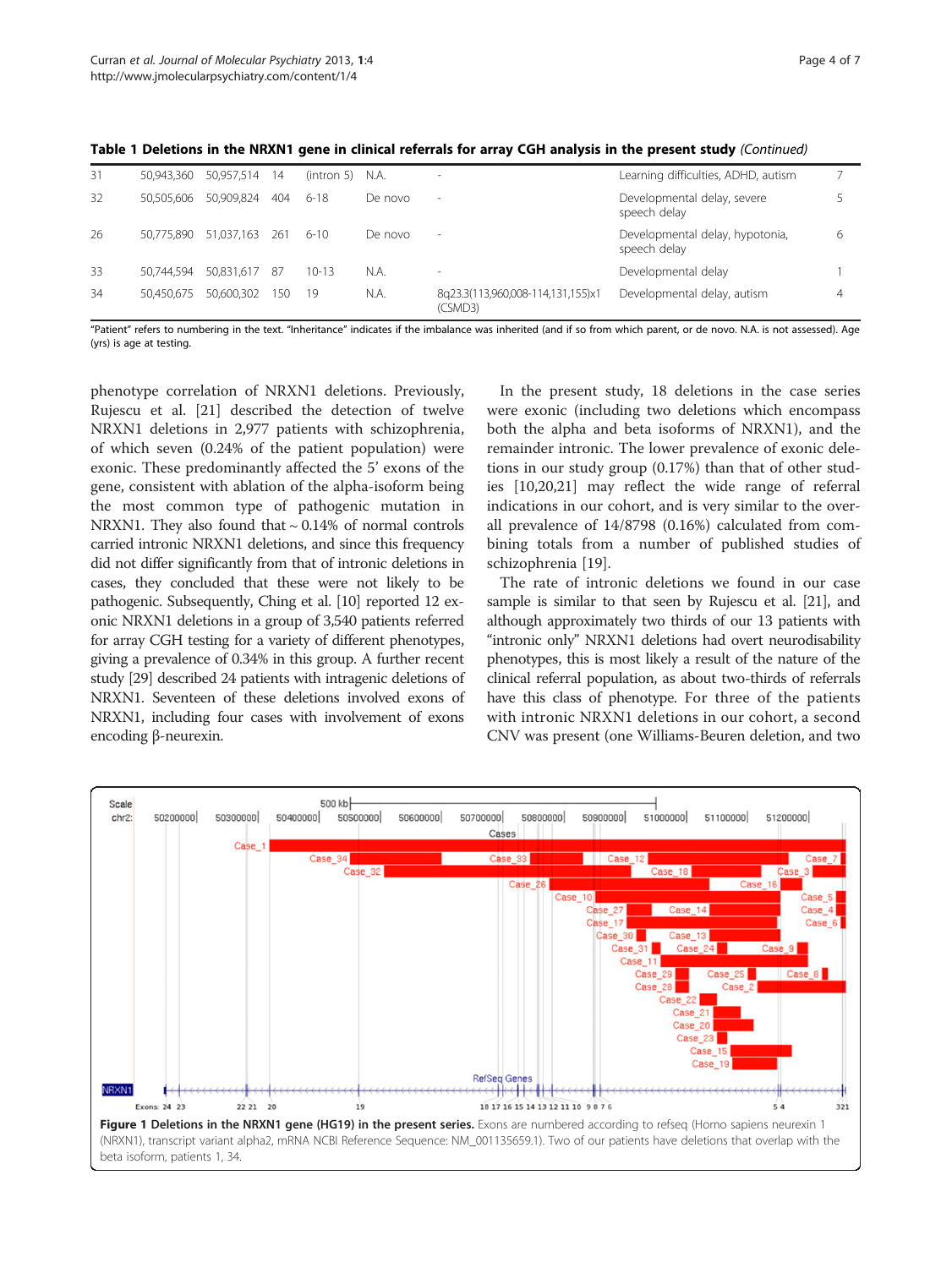<span id="page-4-0"></span>

22q11.2 duplications), likely to have been contributory factors in their neurodisability.

However it is still possible that some intronic deletions in NRXN1 are pathogenic through the deletion of essential regulatory elements in the gene, such as alternative promoters, enhancers, or sequences involved in the complex splicing which generates various isoforms of NRXN1 mRNA. For example, Iijima et al., [[9](#page-5-0)] found that alternative NRXN1 splicing (inclusion of the cassette exon 20; this is exon 21 using the refseq numbering in the present study) is dependent on the presence of AU-rich recognition sequences for SAM68 and related RNA-binding proteins in the flanking introns, and that the deletion of these has functional consequences. However we did not identify mutations encompassing the exon-21 introns in the present study.

There are many examples of pathogenic intronic deletions in the literature. For example intronic deletions in the SLC34A3 gene cause hereditary hypophosphatemic rickets with hypercalciuria [[30](#page-6-0)], in the PKD1 gene cause Rothmund-Thomson syndrome [\[31\]](#page-6-0), and in the dihydropyrimidine dehydrogenase gene cause 5-fluorouracil toxicity [\[32](#page-6-0)]. Several mechanisms that could account for this [\[33\]](#page-6-0), including deletion of an unknown exon, deletion of an alternative promoter and effects on regulatory sequences such as those controlling splicing, causing intron retention, exon skipping and cryptic splice site activation through the deletion of cis-acting elements, or constraining the intron size to below that required for proper splicing [[34](#page-6-0)].

In the present study, while we did not find deletions extending as far as the exon-21 flanking introns sequences, our finding of intron 5 deletions in 14 affected individuals is interesting. The potential importance of intron 5 deletions has previously been suggested by Ching and colleagues, who reported a de novo intron 5 deletion in an individual with PDD-NOS [[10](#page-5-0)]. In order to show that intron 5 deletions are pathogenic, a case–control analysis and demonstration of the presence of functional sequence would be required.

We also attempted to determine how many of the NRXN1 mutations we found were de novo in origin. In only eleven of our cohort could inheritance be established; of these, four had apparently arisen de novo; however, the neurocognitive status of the carrier parents of the other seven patients was not known.

It has also become evident that a subset of patients with neurodevelopmental disorders may have more than one pathogenic mutation [\[35\]](#page-6-0). In the present study, patient 11 had a paternally inherited contactin-associated protein 2 (CNTNAP2) deletion in addition to a de novo deletion of exons 4 to 5 of NRXN1. CNTNAP2 is a member of the neurexin superfamily, and deletions of CNTNAP2 have also been associated with NDDs [[11,](#page-5-0)[36](#page-6-0)]; it is therefore entirely consistent that compromise of both NRXN1 and CNTNAP2 would lead to a severe NDD, as seen in our case (early-onset epilepsy, myoclonic seizures and speech delay). Heterozygous deletions of either NRXN1 or CNTNAP2 have been found to be associated with severe intellectual disability [\[11\]](#page-5-0). Patient 34 had developmental delay and autism, and in addition to an exon 19 NRXN1 deletion, also carried a chromosome 8 deletion resulting in intragenic deletion of CSMD3, a gene whose function is currently unknown, but which has been shown to be expressed in adult and fetal brain [\[37](#page-6-0)]. Floris et al. [\[38\]](#page-6-0) described two patients with autistic disorder and balanced translocations with breakpoints close to CSMD3 suggesting that this is a candidate gene for autism. Apart from infants less than 1 year old, only one patient (patient 15) had an exonic deletion with no reported neurodevelopmental problems: this patient was tested for amenorrhea and premature ovarian failure, and had a deletion of exons 4 to 5, suggesting that this specific deletion may not result in fully penetrant functional compromise of NRXN1.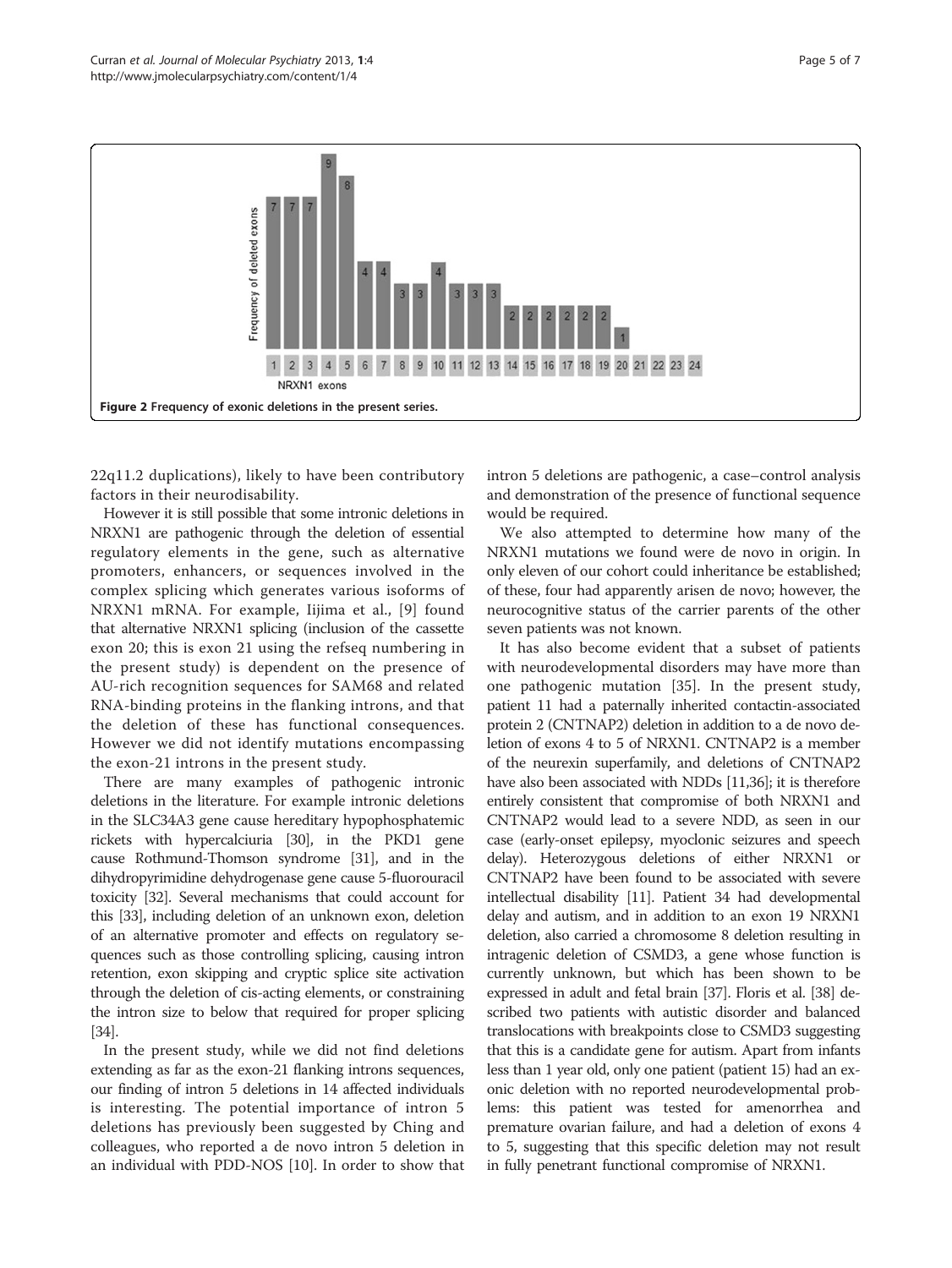<span id="page-5-0"></span>Pleiotropy is also an important feature of most pathogenic copy number mutations [[39](#page-6-0)]. NRXN1 has been associated with a wide range of disorders, including schizophrenia, autism, epilepsy, and intellectual disability. The reasons behind this phenotypic variability are unknown; however, the presence of a second hit - mutations in other genes in brain development pathways - is very likely to modulate the effects of NRXN1 deletions, and environmental factors may also play a part in the differential expression and penetrance of NDDs. Further insight into this process will be obtained from genome sequencing, which will be able to identify 'second hits' including point mutations and other rare variants.

## Conclusions

In the present study, we found a series of exonic deletions in the NRXN1 gene in patients referred for clinical diagnostic cytogenetic analysis. These deletions were found in patients with a range of neurodevelopmental disorders, including attention deficit hyperactivity disorder (ADHD), which until recently was not considered to have a genomic basis. NRXN1, like all neurexins, has two main isoforms, alpha and beta [4]. In common with other structural studies of NRXN1, our series of deletions predominantly affect the alpha isoform. Ullrich et al. [\[40](#page-6-0)] and Rowen et al. [\[41\]](#page-6-0) have suggested that the presence of alternative promoters and the process of alternative splicing leads to the production of many different NRXN1 proteins. The structure and functional importance of these different proteins has not yet been elucidated, and further information on the phenotypic consequences, or lack thereof, of different NRXN1 deletions is therefore essential to the understanding of NDDs, and thence to the processes leading to normal brain development and function. Our data adds a further 18 exonic and 16 intronic deletions to the catalogue of previously published NRXN1 deletions. Interestingly, we found a high frequency of intron 5 deletions in our cohort; this finding may be worthy of further investigation.

#### Abbreviations

NRXN1: Neurexin 1; NRXN2: Neurexin 2; NRXN3: Neurexin 3; aCGH: Array comparative genome hybridisation; HG19: The February 2009 human reference sequence (GRCh37/HG19).

#### Competing interests

The author declare that they have no competing interest.

#### Authors' contributions

SC, JWA, DAC, CMO conceived and designed the study, performed the data analysis and interpreted the results. SC, JWA, HG, DAC, CMO contributed to the drafting and/or editing of the manuscript. All authors read and approved the final manuscript.

#### Acknowledgements

The Brain and Body Genetic Resource Exchange (BB-GRE) is a service developed thanks to the strategic support from the National Institutes of Health Research, England (NIHR) comprehensive BRC at Guy's and St Thomas, and the specialist Mental Health BRC at SLaM [\(http://www.slam.nhs.](http://www.slam.nhs.uk/research/biomedical-research-centre/brc-home)

[uk/research/biomedical-research-centre/brc-home](http://www.slam.nhs.uk/research/biomedical-research-centre/brc-home)). DAC is supported by PsychCNVs (Grant agreement number HEALTH-2007-2.2.1-10-223423).

#### Author details

<sup>1</sup>Department of Child and Adolescent Psychiatry, Institute of Psychiatry, Kings College London, De Crespigny Park, Denmark Hill, London SE5 8AF, UK. <sup>2</sup>Cytogenetics Department, Guy's and St Thomas' NHS Foundation Trust, London, UK.<sup>3</sup>MRC Social, Genetic and Developmental Psychiatry Centre, Institute of Psychiatry, King's College London, De Crespigny Park, Denmark Hill, London SE5 8AF, UK.

#### Received: 8 October 2012 Accepted: 29 November 2012 Published: 23 April 2013

#### References

- Lelyanova VG, Thomson D, Ribchester RR, Tonevitsky EA, Ushkaryov YA: Activation of alpha-latrotoxin receptors in neuromuscular synapses leads to a prolonged splash acetylcholine release. Bull Exp Biol Med 2009, 147:701–703.
- 2. Ushkaryov YA, Petrenko AG, Geppert M, Sudhof TC: Neurexins: synaptic cell surface proteins related to the alpha-latrotoxin receptor and laminin. Science 1992, 257:50–56.
- 3. Ichtchenko K, Hata Y, Nguyen T, Ullrich B, Missler M, Moomaw C, Sudhof TC: Neuroligin 1: a splice site-specific ligand for beta-neurexins. Cell 1995, 81:435–443.
- 4. Sudhof TC: Neuroligins and neurexins link synaptic function to cognitive disease. Nature 2008, 455:903–911.
- 5. Missler M, Hammer RE, Sudhof TC: Neurexophilin binding to alphaneurexins. A single LNS domain functions as an independently folding ligand-binding unit. J Biol Chem 1998, 273:34716–34723.
- 6. Siddiqui TJ, Pancaroglu R, Kang Y, Rooyakkers A, Craig AM: LRRTMs and neuroligins bind neurexins with a differential code to cooperate in glutamate synapse development. J Neurosci 2010, 30:7495–7506.
- 7. Dudanova I, Sedej S, Ahmad M, Masius H, Sargsyan V, Zhang W, Riedel D, Angenstein F, Schild D, Rupnik M, Missler M: Important contribution of alpha-neurexins to Ca2 + -triggered exocytosis of secretory granules. J Neurosci 2006, 26:10599–10613.
- 8. Reissner C, Klose M, Fairless R, Missler M: Mutational analysis of the neurexin/neuroligin complex reveals essential and regulatory components. Proc Natl Acad Sci U S A 2008, 105:15124–15129.
- lijima T, Wu K, Witte H, Hanno-Iijima Y, Glatter T, Richard S, Scheiffele P: SAM68 regulates neuronal activity-dependent alternative splicing of neurexin-1. Cell 2011, 147:1601–1614.
- 10. Ching MS, Shen Y, Tan WH, Jeste SS, Morrow EM, Chen X, Mukaddes NM, Yoo SY, Hanson E, Hundley R, et al: Deletions of NRXN1 (neurexin-1) predispose to a wide spectrum of developmental disorders. Am J Med Genet B Neuropsychiatr Genet 2010, 153B:937–947.
- 11. Gregor A, Albrecht B, Bader I, Bijlsma EK, Ekici AB, Engels H, Hackmann K, Horn D, Hoyer J, Klapecki J, et al: Expanding the clinical spectrum associated with defects in CNTNAP2 and NRXN1. BMC Med Genet 2011, 12:106.
- 12. Kim HG, Kishikawa S, Higgins AW, Seong IS, Donovan DJ, Shen Y, Lally E, Weiss LA, Najm J, Kutsche K, et al: Disruption of neurexin 1 associated with autism spectrum disorder. Am J Hum Genet 2008, 82:199–207.
- 13. Marshall CR, Noor A, Vincent JB, Lionel AC, Feuk L, Skaug J, Shago M, Moessner R, Pinto D, Ren Y, et al: Structural variation of chromosomes in autism spectrum disorder. Am J Hum Genet 2008, 82:477–488.
- 14. Glessner JT, Wang K, Cai G, Korvatska O, Kim CE, Wood S, Zhang H, Estes A, Brune CW, Bradfield JP, et al: Autism genome-wide copy number variation reveals ubiquitin and neuronal genes. Nature 2009, 459:569–573.
- 15. Bucan M, Abrahams BS, Wang K, Glessner JT, Herman EI, Sonnenblick LI, Alvarez Retuerto AI, Imielinski M, Hadley D, Bradfield JP, et al: Genome-wide analyses of exonic copy number variants in a family-based study point to novel autism susceptibility genes. PLoS Genet 2009, 5:e1000536.
- 16. Wisniowiecka-Kowalnik B, Nesteruk M, Peters SU, Xia Z, Cooper ML, Savage S, Amato RS, Bader P, Browning MF, Haun CL, et al: Intragenic rearrangements in NRXN1 in three families with autism spectrum disorder, developmental delay, and speech delay. Am J Med Genet B Neuropsychiatr Genet 2010, 153B:983–993.
- 17. Pinto D, Pagnamenta AT, Klei L, Anney R, Merico D, Regan R, Conroy J, Magalhaes TR, Correia C, Abrahams BS, et al: Functional impact of global rare copy number variation in autism spectrum disorders. Nature 2010, 466:368–372.